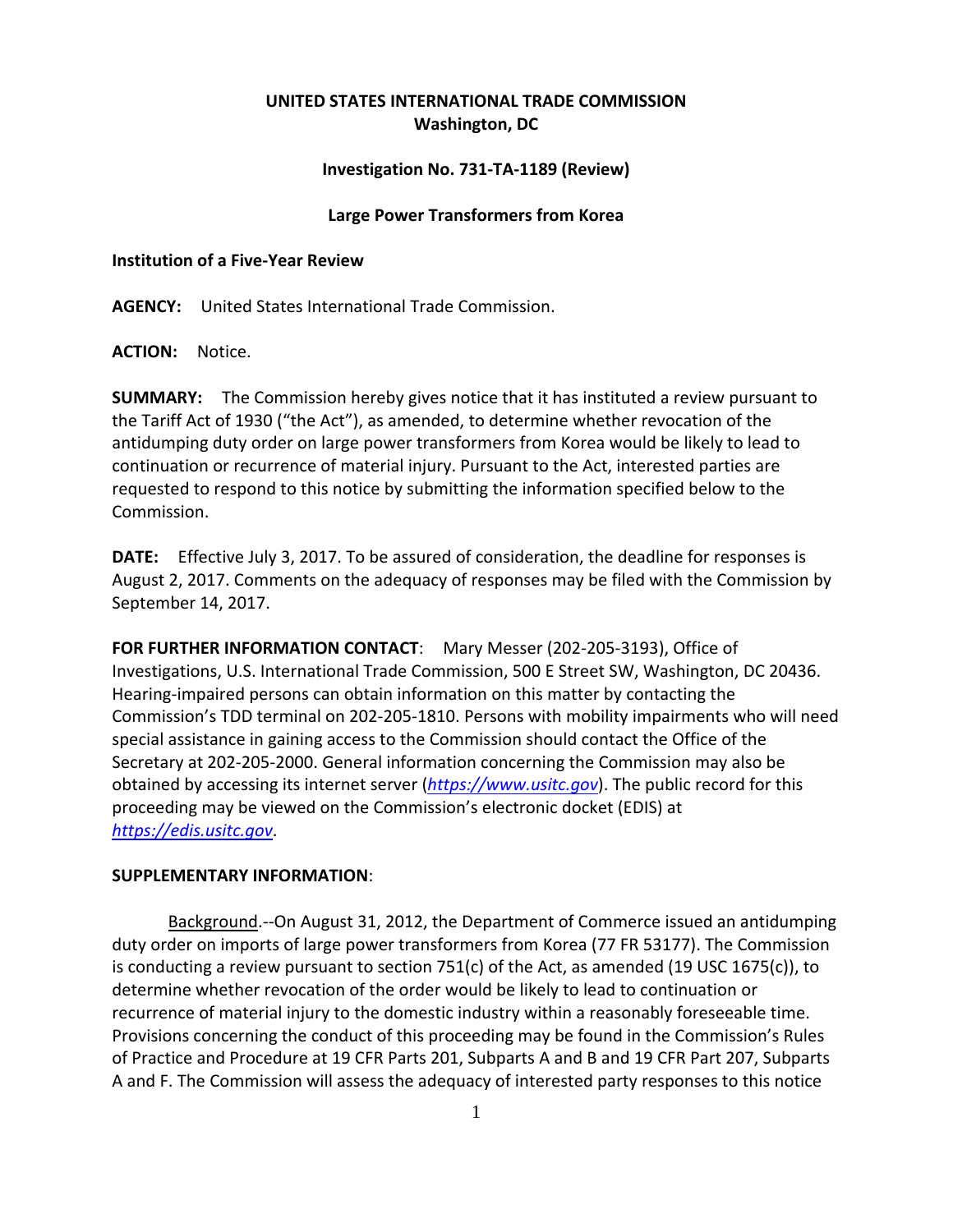of institution to determine whether to conduct a full review or an expedited review. The Commission's determination in any expedited review will be based on the facts available, which may include information provided in response to this notice.

Definitions.—The following definitions apply to this review:

- (1) *Subject Merchandise* is the class or kind of merchandise that is within the scope of the five‐year review, as defined by the Department of Commerce.
- (2) The *Subject Country* in this review is Korea.
- (3) The *Domestic Like Product* is the domestically produced product or products which are like, or in the absence of like, most similar in characteristics and uses with, the *Subject Merchandise*. In its original determination, the Commission found a single *Domestic Like Product* consisting of large power transformers coextensive with Commerce's scope of the investigation.
- (4) The *Domestic Industry* is the U.S. producers as a whole of the *Domestic Like Product*, or those producers whose collective output of the *Domestic Like Product* constitutes a major proportion of the total domestic production of the product. In its original determination, the Commission defined the *Domestic Industry* as all domestic producers of large power transformers.
- (5) The *Order Date* is the date that the antidumping duty order under review became effective. In this review, the *Order Date* is August 31, 2012.
- (6) An *Importer* is any person or firm engaged, either directly or through a parent company or subsidiary, in importing the *Subject Merchandise* into the United States from a foreign manufacturer or through its selling agent.

Participation in the proceeding and public service list.‐‐Persons, including industrial users of the *Subject Merchandise* and, if the merchandise is sold at the retail level, representative consumer organizations, wishing to participate in the proceeding as parties must file an entry of appearance with the Secretary to the Commission, as provided in section 201.11(b)(4) of the Commission's rules, no later than 21 days after publication of this notice in the *Federal Register*. The Secretary will maintain a public service list containing the names and addresses of all persons, or their representatives, who are parties to the proceeding.

Former Commission employees who are seeking to appear in Commission five‐year reviews are advised that they may appear in a review even if they participated personally and substantially in the corresponding underlying original investigation or an earlier review of the same underlying investigation. The Commission's designated agency ethics official has advised that a five‐year review is not the same particular matter as the underlying original investigation, and a five‐year review is not the same particular matter as an earlier review of the same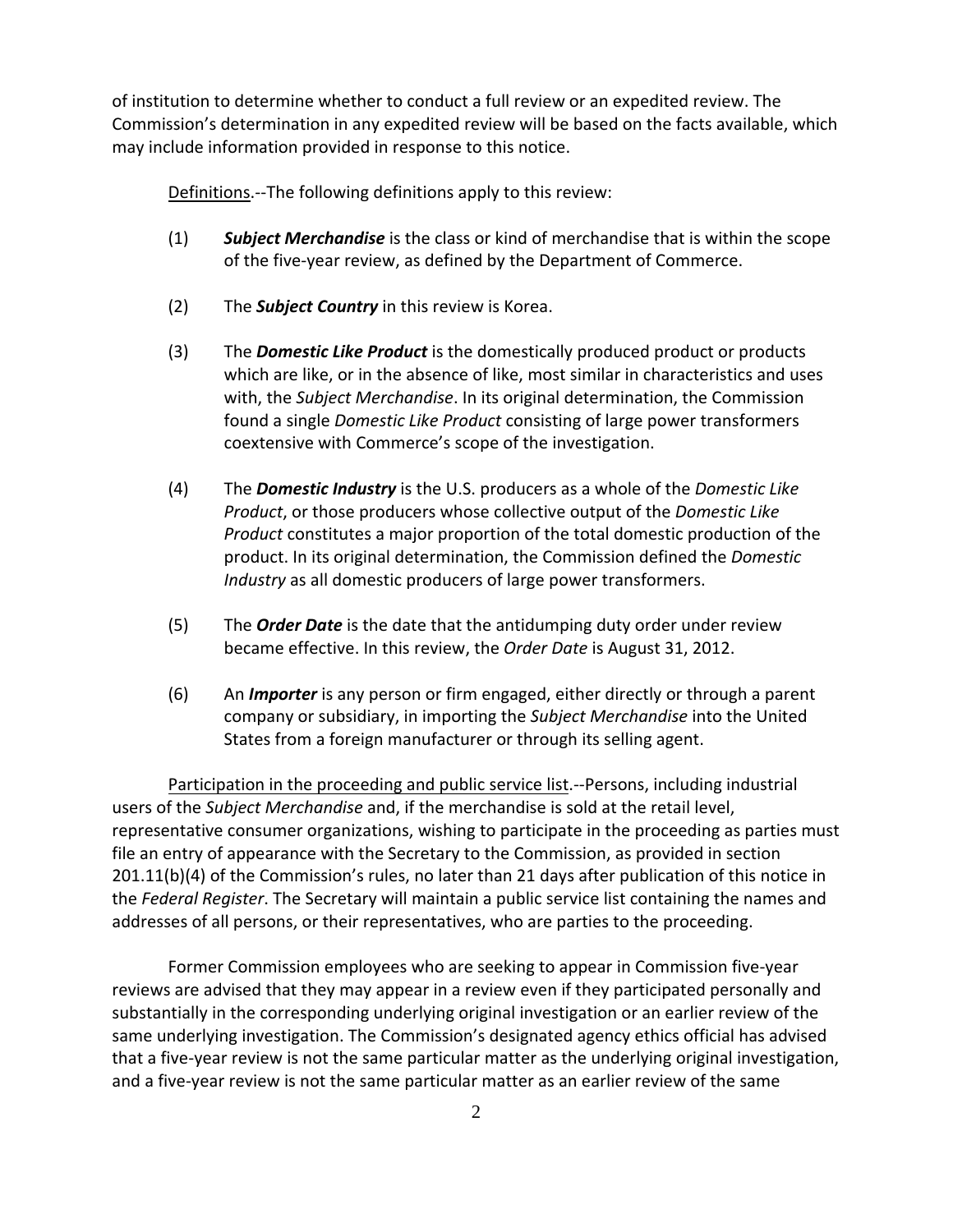underlying investigation for purposes of 18 U.S.C. 207, the post employment statute for Federal employees, and Commission rule 201.15(b) (19 CFR 201.15(b)), 79 FR 3246 (Jan. 17, 2014), 73 FR 24609 (May 5, 2008). Consequently, former employees are not required to seek Commission approval to appear in a review under Commission rule 19 CFR 201.15, even if the corresponding underlying original investigation or an earlier review of the same underlying investigation was pending when they were Commission employees. For further ethics advice on this matter, contact Charles Smith, Deputy Agency Ethics Official, at 202‐205‐3408.

Limited disclosure of business proprietary information (BPI) under an administrative protective order (APO) and APO service list.--Pursuant to section 207.7(a) of the Commission's rules, the Secretary will make BPI submitted in this proceeding available to authorized applicants under the APO issued in the proceeding, provided that the application is made no later than 21 days after publication of this notice in the *Federal Register*. Authorized applicants must represent interested parties, as defined in 19 U.S.C. 1677(9), who are parties to the proceeding. A separate service list will be maintained by the Secretary for those parties authorized to receive BPI under the APO.

Certification.‐‐Pursuant to section 207.3 of the Commission's rules, any person submitting information to the Commission in connection with this proceeding must certify that the information is accurate and complete to the best of the submitter's knowledge. In making the certification, the submitter will acknowledge that information submitted in response to this request for information and throughout this proceeding or other proceeding may be disclosed to and used: (i) by the Commission, its employees and Offices, and contract personnel (a) for developing or maintaining the records of this or a related proceeding, or (b) in internal investigations, audits, reviews, and evaluations relating to the programs, personnel, and operations of the Commission including under 5 U.S.C. Appendix 3; or (ii) by U.S. government employees and contract personnel, solely for cybersecurity purposes. All contract personnel will sign appropriate nondisclosure agreements.

Written submissions.‐‐Pursuant to section 207.61 of the Commission's rules, each interested party response to this notice must provide the information specified below. The deadline for filing such responses is August 2, 2017. Pursuant to section 207.62(b) of the Commission's rules, eligible parties (as specified in Commission rule 207.62(b)(1)) may also file comments concerning the adequacy of responses to the notice of institution and whether the Commission should conduct an expedited or full review. The deadline for filing such comments is September 14, 2017. All written submissions must conform with the provisions of section 201.8 of the Commission's rules; any submissions that contain BPI must also conform with the requirements of sections 201.6, 207.3, and 207.7 of the Commission's rules. The Commission's Handbook on E‐Filing, available on the Commission's website at https://www.usitc.gov/secretary/documents/handbook on filing procedures.pdf, elaborates

upon the Commission's rules with respect to electronic filing. Also, in accordance with sections 201.16(c) and 207.3 of the Commission's rules, each document filed by a party to the proceeding must be served on all other parties to the proceeding (as identified by either the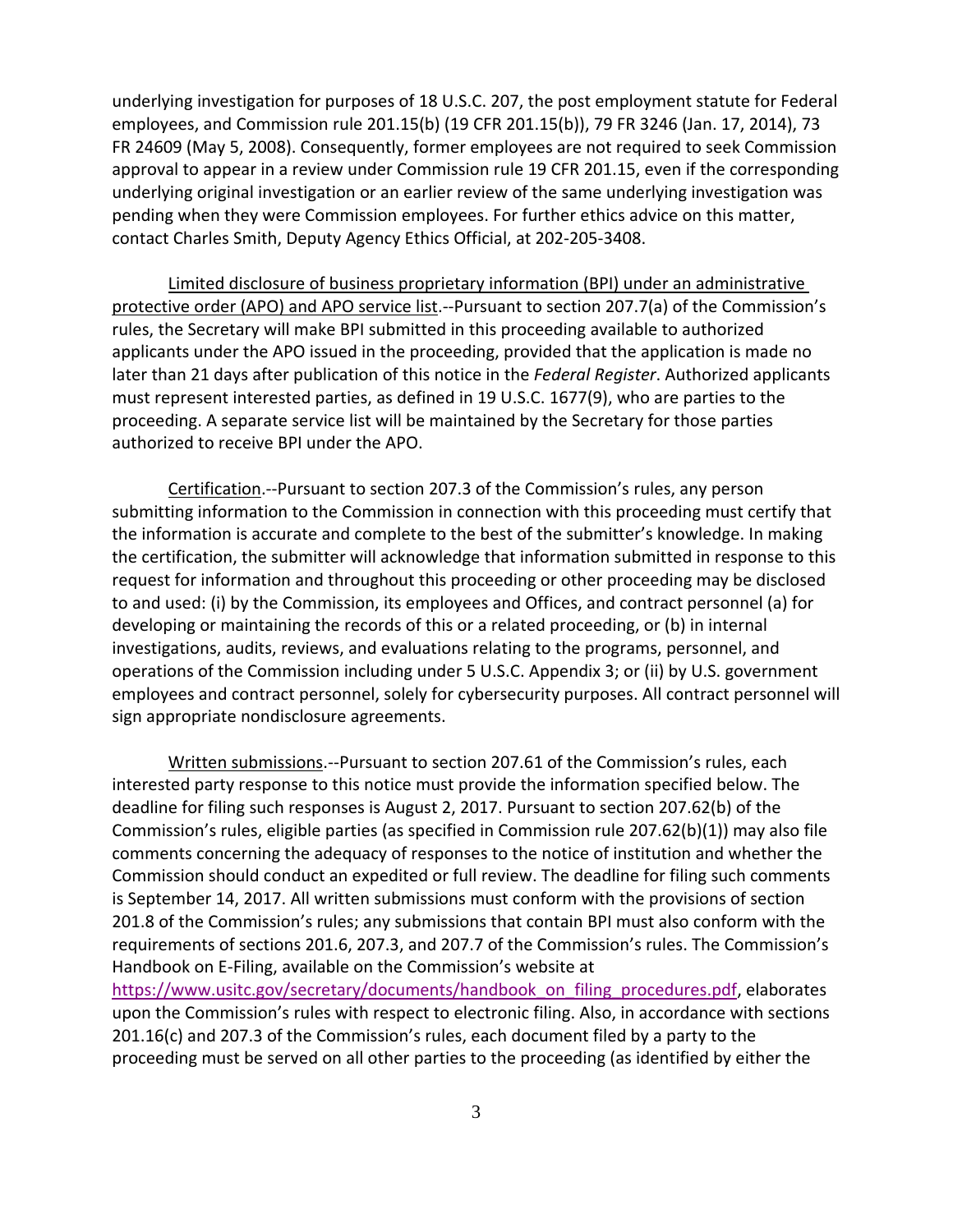public or APO service list as appropriate), and a certificate of service must accompany the document (if you are not a party to the proceeding you do not need to serve your response).

No response to this request for information is required if a currently valid Office of Management and Budget ("OMB") number is not displayed; the OMB number is 3117 0016/USITC No. 17‐5‐389, expiration date June 30, 2020. Public reporting burden for the request is estimated to average 15 hours per response. Please send comments regarding the accuracy of this burden estimate to the Office of Investigations, U.S. International Trade Commission, 500 E Street SW, Washington, DC 20436.

Inability to provide requested information.‐‐Pursuant to section 207.61(c) of the Commission's rules, any interested party that cannot furnish the information requested by this notice in the requested form and manner shall notify the Commission at the earliest possible time, provide a full explanation of why it cannot provide the requested information, and indicate alternative forms in which it can provide equivalent information. If an interested party does not provide this notification (or the Commission finds the explanation provided in the notification inadequate) and fails to provide a complete response to this notice, the Commission may take an adverse inference against the party pursuant to section 776(b) of the Act (19 U.S.C. 1677e(b)) in making its determination in the review.

**INFORMATION TO BE PROVIDED IN RESPONSE TO THIS NOTICE OF INSTITUTION**: As used below, the term "firm" includes any related firms.

- (1) The name and address of your firm or entity (including World Wide Web address) and name, telephone number, fax number, and E‐mail address of the certifying official.
- (2) A statement indicating whether your firm/entity is an interested party under 19 U.S.C. 1677(9) and if so, how, including whether your firm/entity is a U.S. producer of the *Domestic Like Product*, a U.S. union or worker group, a U.S. importer of the *Subject Merchandi*se, a foreign producer or exporter of the *Subject Merchandise*, a U.S. or foreign trade or business association (a majority of whose members are interested parties under the statute), or another interested party (including an explanation). If you are a union/worker group or trade/business association, identify the firms in which your workers are employed or which are members of your association.
- (3) A statement indicating whether your firm/entity is willing to participate in this proceeding by providing information requested by the Commission.
- (4) A statement of the likely effects of the revocation of the antidumping duty order on the *Domestic Industry* in general and/or your firm/entity specifically. In your response, please discuss the various factors specified in section 752(a) of the Act (19 U.S.C. 1675a(a)) including the likely volume of subject imports, likely price effects of subject imports, and likely impact of imports of *Subject Merchandise* on the *Domestic Industry*.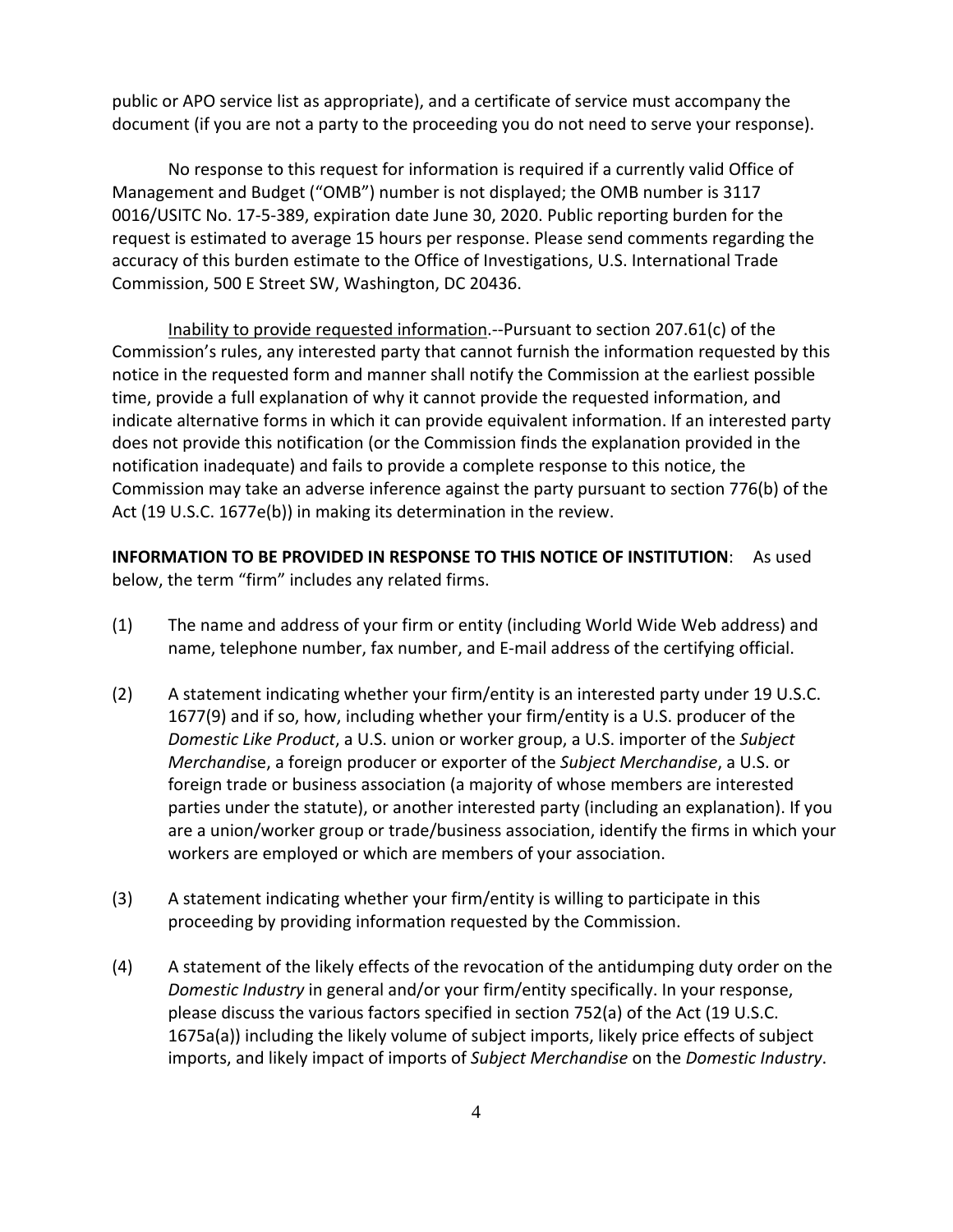- (5) A list of all known and currently operating U.S. producers of the *Domestic Like Product*. Identify any known related parties and the nature of the relationship as defined in section 771(4)(B) of the Act (19 U.S.C. 1677(4)(B)).
- (6) A list of all known and currently operating U.S. importers of the *Subject Merchandise* and producers of the *Subject Merchandise* in the *Subject Country* that currently export or have exported *Subject Merchandise* to the United States or other countries since the *Order Date*.
- (7) A list of 3‐5 leading purchasers in the U.S. market for the *Domestic Like Product* and the *Subject Merchandise* (including street address, World Wide Web address, and the name, telephone number, fax number, and E‐mail address of a responsible official at each firm).
- (8) A list of known sources of information on national or regional prices for the *Domestic Like Product* or the *Subject Merchandise* in the U.S. or other markets.
- (9) If you are a U.S. producer of the *Domestic Like Product*, provide the following information on your firm's operations on that product during calendar year 2016, except as noted (report quantity data in megavolt‐amperes ("MVA") and value data in U.S. dollars, f.o.b. plant). If you are a union/worker group or trade/business association, provide the information, on an aggregate basis, for the firms in which your workers are employed/which are members of your association.
	- (a) Production (quantity) and, if known, an estimate of the percentage of total U.S. production of the *Domestic Like Product* accounted for by your firm's(s') production;
	- (b) Capacity (quantity) of your firm to produce the *Domestic Like Product* (that is, the level of production that your establishment(s) could reasonably have expected to attain during the year, assuming normal operating conditions (using equipment and machinery in place and ready to operate), normal operating levels (hours per week/weeks per year), time for downtime, maintenance, repair, and cleanup, and a typical or representative product mix);
	- (c) the quantity and value of U.S. commercial shipments of the *Domestic Like Product* produced in your U.S. plant(s);
	- (d) the quantity and value of U.S. internal consumption/company transfers of the *Domestic Like Product* produced in your U.S. plant(s); and
	- (e) the value of (i) net sales, (ii) cost of goods sold (COGS), (iii) gross profit, (iv) selling, general and administrative (SG&A) expenses, and (v) operating income of the *Domestic Like Product* produced in your U.S. plant(s) (include both U.S. and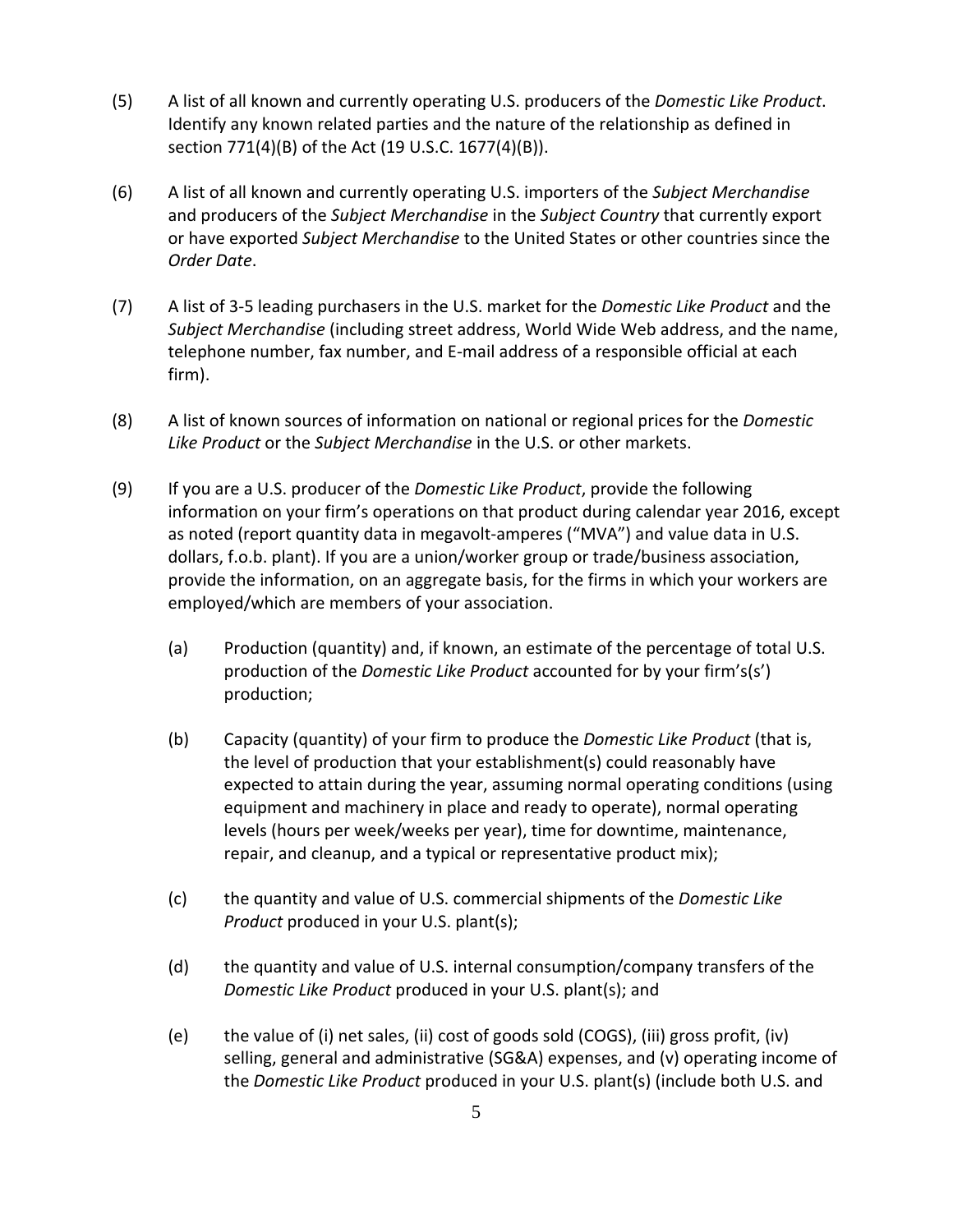export commercial sales, internal consumption, and company transfers) for your most recently completed fiscal year (identify the date on which your fiscal year ends).

- (10) If you are a U.S. importer or a trade/business association of U.S. importers of the *Subject Merchandise* from the *Subject Country*, provide the following information on your firm's(s') operations on that product during calendar year 2016 (report quantity data in MVA and value data in U.S. dollars). If you are a trade/business association, provide the information, on an aggregate basis, for the firms which are members of your association.
	- (a) The quantity and value (landed, duty‐paid but not including antidumping duties) of U.S. imports and, if known, an estimate of the percentage of total U.S. imports of *Subject Merchandise* from the *Subject Country* accounted for by your firm's(s') imports;
	- (b) the quantity and value (f.o.b. U.S. port, including antidumping duties) of U.S. commercial shipments of *Subject Merchandise* imported from the *Subject Country*; and
	- (c) the quantity and value (f.o.b. U.S. port, including antidumping duties) of U.S. internal consumption/company transfers of *Subject Merchandise* imported from the *Subject Country*.
- (11) If you are a producer, an exporter, or a trade/business association of producers or exporters of the *Subject Merchandise* in the *Subject Country*, provide the following information on your firm's(s') operations on that product during calendar year 2016 (report quantity data in MVA and value data in U.S. dollars, landed and duty‐paid at the U.S. port but not including antidumping duties). If you are a trade/business association, provide the information, on an aggregate basis, for the firms which are members of your association.
	- (a) Production (quantity) and, if known, an estimate of the percentage of total production of *Subject Merchandise* in the *Subject Country* accounted for by your firm's(s') production;
	- (b) Capacity (quantity) of your firm(s) to produce the *Subject Merchandise* in the *Subject Country* (that is, the level of production that your establishment(s) could reasonably have expected to attain during the year, assuming normal operating conditions (using equipment and machinery in place and ready to operate), normal operating levels (hours per week/weeks per year), time for downtime, maintenance, repair, and cleanup, and a typical or representative product mix); and